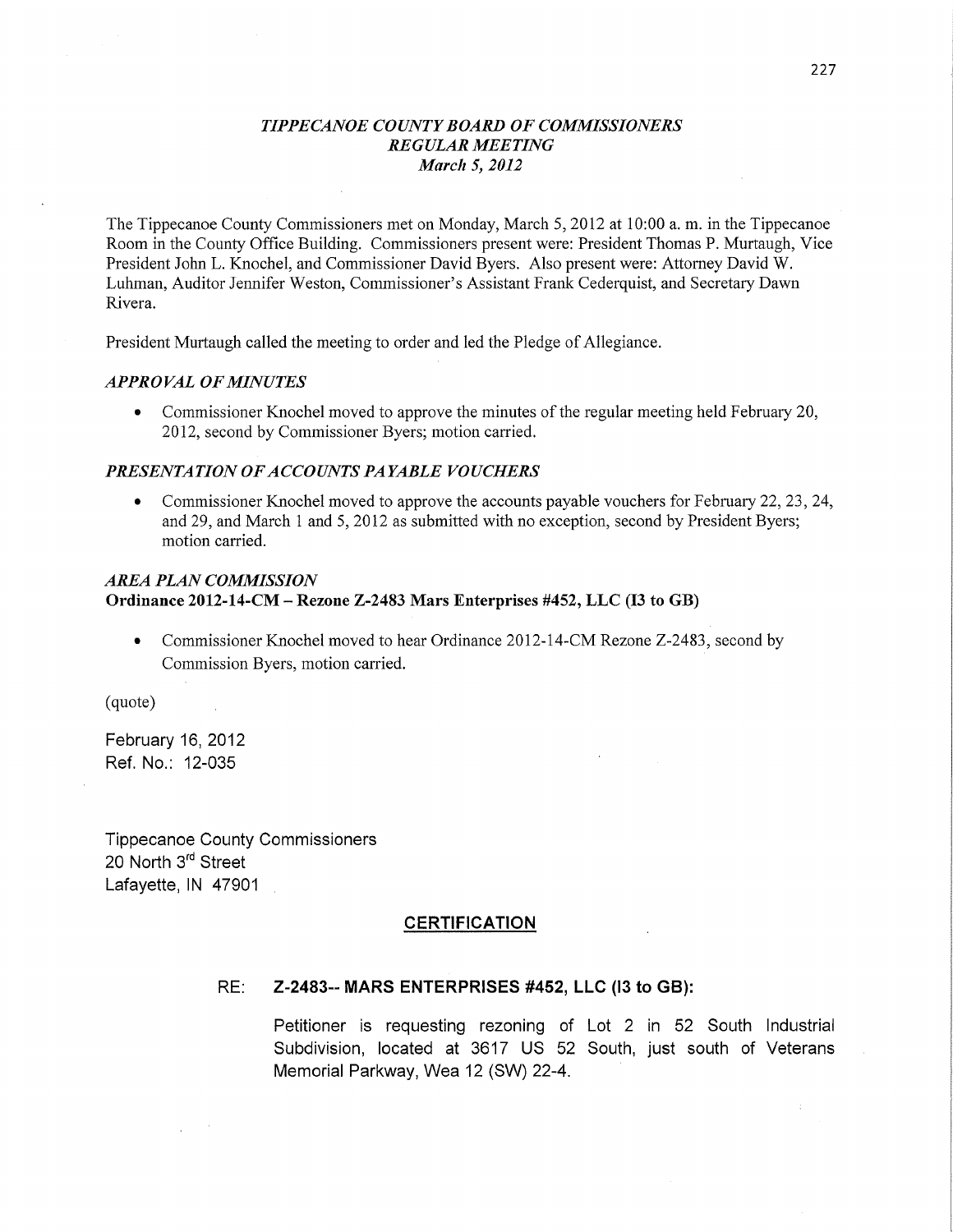#### Dear Commissioners:

As Secretary to the Area Plan **Commission** of Tippecanoe County, *I* do hereby **certify that** at <sup>a</sup> public hearing held on February 15, 2012 the Area Plan **Commission** of Tippecanoe County voted 14 yes *-* 0 no on the motion to rezone the **subject** real estate from l3 to GB. Therefore, the Area Plan **Commission** of Tippecanoe County recommends to the Tippecanoe County **Commissioners that** the proposed rezoning ordinance be APPROVED for the property described in the attachment.

Public Notice has been given **that this** petition will be heard before the Tippecanoe County **Commissioners** at **their** March 5, 2012 regular meeting. Petitioners or their representatives must appear to present **their** case.

Sincerely,

Sallie Dell Fahey Executive Director

(unquote)

Daniel Teder, attorney representing the petitioner, said the owners and the tenant of the property are present. The request is for a rezone from 13 to GB of the property located at 3617 US 52 South, which is on the east side of U852, just south of Veterans Memorial Parkway. Three lots south of the site are zoned GB and the four corners of U852 and Veterans Memorial Parkway are zoned GB. The site is three acres with a 17,000 square foot building. 5,500 square feet is currently rented to Applied Industrial Technologies. The remaining 11,500 square feet is leased to the future home of Action Sports, selling motorcycles, **ATVs,** and bicycle parts. In order for the tenant to get a dealer license, the property must be zoned GB. All requirements have been met for green space, parking, set back, and drainage. The business will employ 8— 15 people. Letters from the adjoining property owners, with no objections, were presented to the Area Plan Commission. The Area Plan Commission approved the request with a vote of  $14$  - yes and  $0$  - no.

President Murtaugh asked for public comment on the rezone. There were none.

Auditor Weston recorded the vote:

Byers Aye Knochel Aye Murtaugh Aye

Ordinance 2012—14-CM passed 3-0.

*HIGHWAY —* Opal Kuhl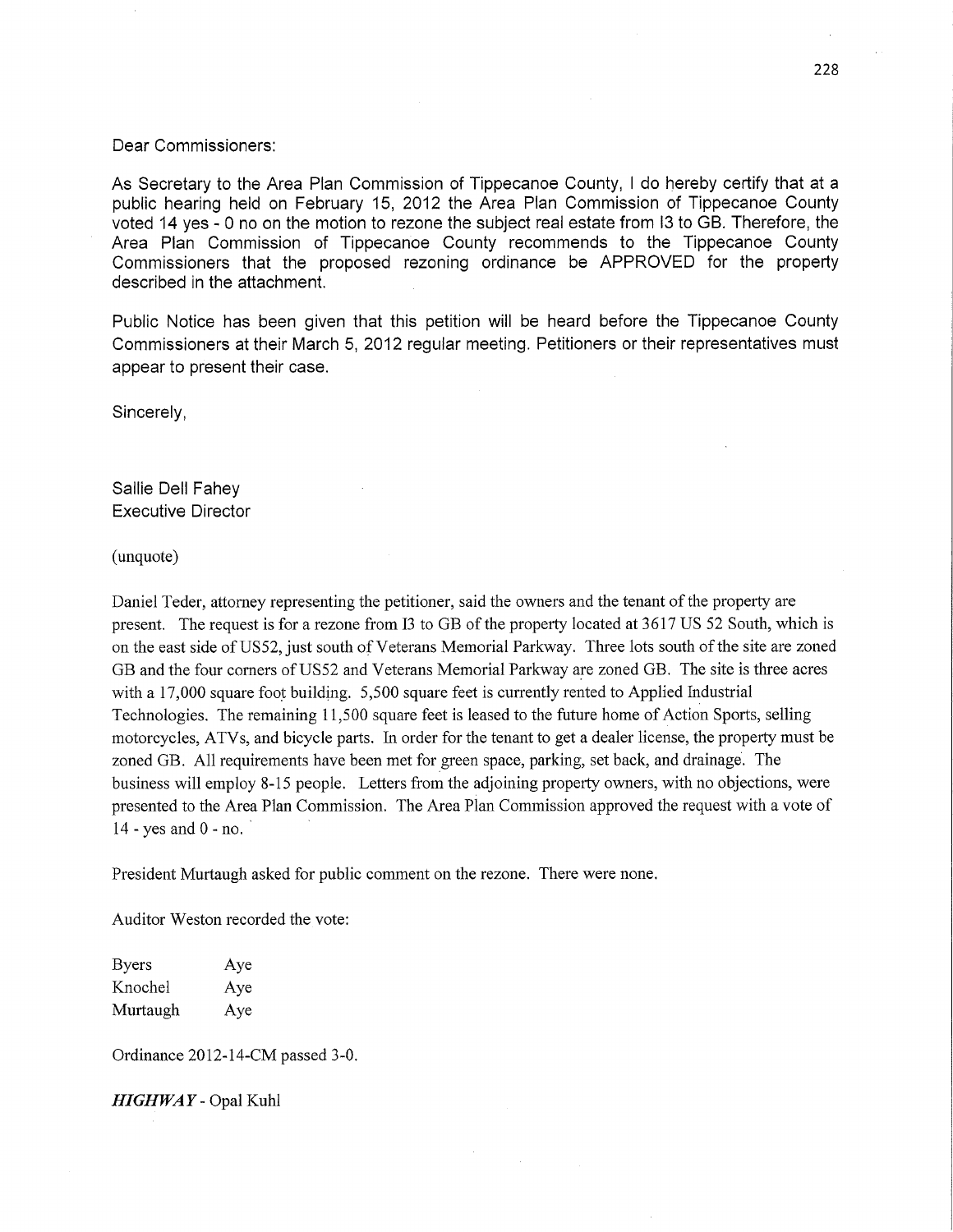# **Cumberland** Avenue **Project, Parcel** 1A — Settlement **Agreement** and **Release, Temporary Easement Grant,** and Donation Agreement

Director Kuhl said the Cumberland Avenue Project, Parcel 1 is for the corner of Klondike Road and the Cumberland project in the amount of \$6,600. The parcel was previously purchased, however, not all parties were informed and there was a dispute on property value. A donation agreement for the property and issues with a shed, fence, and swimming pool have been resolved to complete this parcel for Jeff and Rhonda Florian.

**0** Commissioner Knochel moved to approve Parcel 1A Agreement as presented, second by Commissioner Byers; motion carried.

## - **LPA/INDOT Contract — Scenic Byways/River Road Study**

Director Kuhl said the LPA/INDOT agreement is a Federal Aid project for a scenic byways study of South River Road. Stan Lambert will be working on the study with the Wabash River Enhancement Corporation, but it goes through the County Highway department because of federal funds with INDOT.

**0** Commissioner Knochel moved to approve the LPA/INDOT contract as presented, second by Commissioner Byers; motion carried.

### Cumberland **Road Project** — **Parcel 2 Warranty Deed**

Director Kuhl said Parcel 2 is the last of the right-of-way clearance needed for the Cumberland Avenue 'project. The amount is \$34,960 for Copper Beech Townhome Communities Eight, LLC.

• Commissioner Knochel moved to approve the Cumberland Road Parcel 2 as presented, second by Commissioner Byers; motion carried.

# *H UJMAN RESOURCES —* Shirley Mennen **Update Sick Leave Policy**

Coordinator Mennen said due to issues with donated sick leave, the policy has been updated to remove the option from the sick leave benefits. Previously, an employee could donate up to 10 days to another employee. The receiving employee could receive up to 40 donated days in a lifetime.

**0** Commissioner Knochel moved to approve the updated Sick Leave Policy, second by Commissioner Byers; motion carried.

### **Expansion** of Wellness **Center Hours**

Coordinator Mennen said the Wellness Center use has increased over the past year, ranging between 96% *-* 98% usage. The hours will be expanded four hours; two on the nurse practitioner days; and two on the doctor days. Monday and Friday, the days the doctor is available, the clinic will open one hour earlier.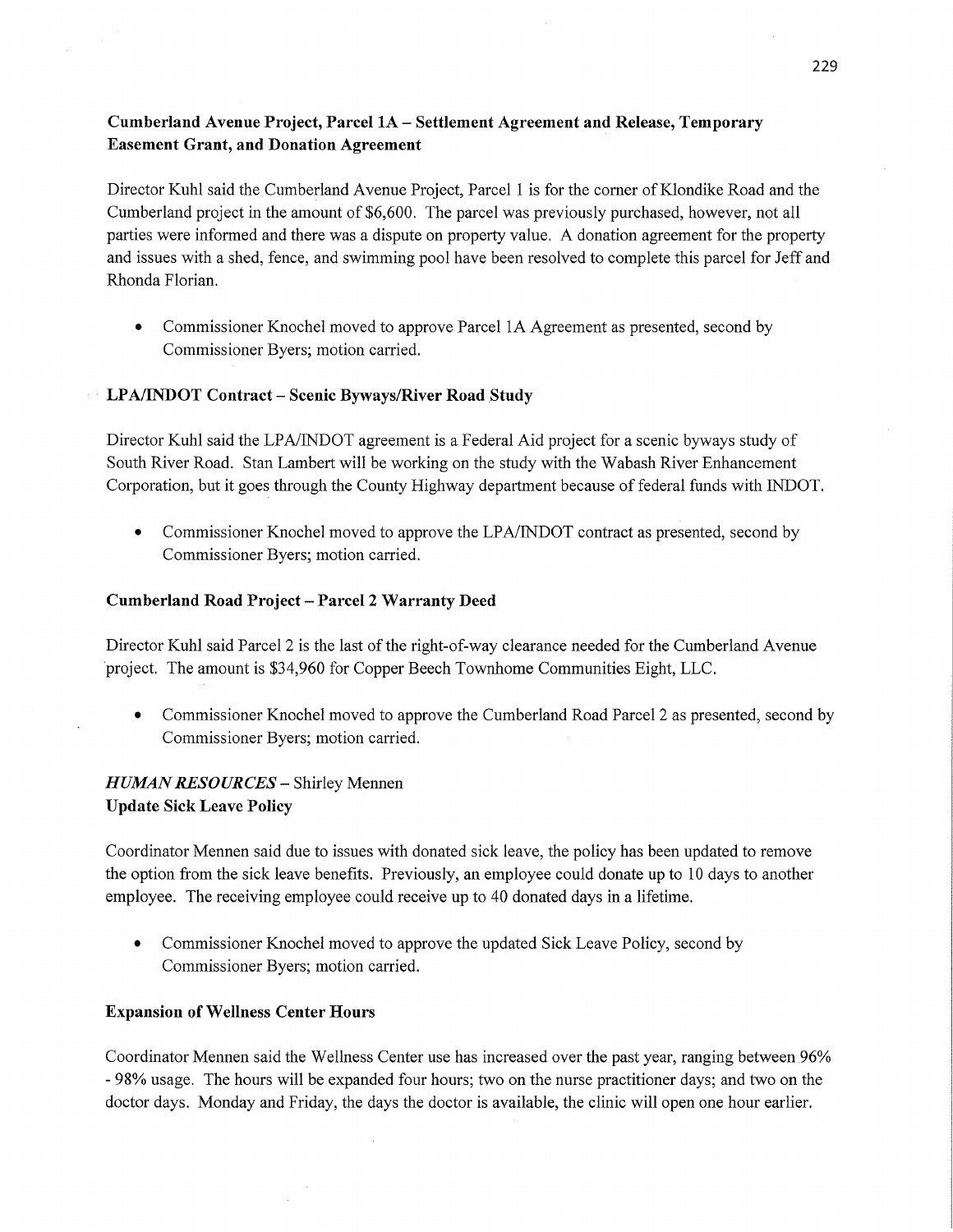The new hours will be 1:00 — 6:00 on MOnday and 9:00 *—* 2:00 on Friday. Thursday, the nurse practitioner days, two additional hours will be added. Thursday, the clinic hours will be  $7:00 - 1:00$ . The additional hours will cost approximately \$2,200 per month. The added cost should be offset with <sup>a</sup> decrease in insurance costs as employees utilize the clinic versus standard doctor appointments and urgen<sup>t</sup> care centers.

**0** Commissioner Knochel moved to approve the expansion of Wellness Center hours, second by Commissioner Byers; motion carried.

# *ORDINANCE 2012-13—CM* (Second Reading) **Amending Building Code requiring Digital** Submission '

• Commissioner Knochel moved to hear Ordinance 2012-13-CM on second reading, second by Commissioner Byers; motion carried.

Building Commissioner Ken Brown said the Ordinance stipulates that documents provided to the Building Commissioner's **office** larger than 11" X 17" also be submitted in PDF format for digital storage. Public feedback has been positive.

President Murtaugh asked for public comment. There were none.

Auditor Weston recorded the vote.

| Byers    | Aye |
|----------|-----|
| Knochel  | Aye |
| Murtaugh | Aye |

Ordinance 2012-13-CM passed 3—0 on second and final reading.

# *INTERLOCAL AGREEMENT* FOR *DISSOLUTION* 0F *WILDCAT CREEK SOLID WASTE M4NA GEMENT DISTRICT* '

Attorney Luhman said the agreement was signed by President Murtaugh last week to finalize the dissolution agreement with Clinton County. The dissolution was effective February 29, 2012 and the new district became effective on March 1, 2012.

President Murtaugh said the cooperative spirit with Clinton County made the entire process flow very smoothly, including the dividing of assets. The cash and equipment distribution was based on the tax rate that contributed to the district; 80.4% to Tippecanoe County; and 19.6% to Clinton County.

Attorney Luhman said there was cash on hand and the agreement includes an attachment of the January 31, 2012 financial statement. The statement indicates \$109,000 in the checking account and \$356,000 in **a** money market account. '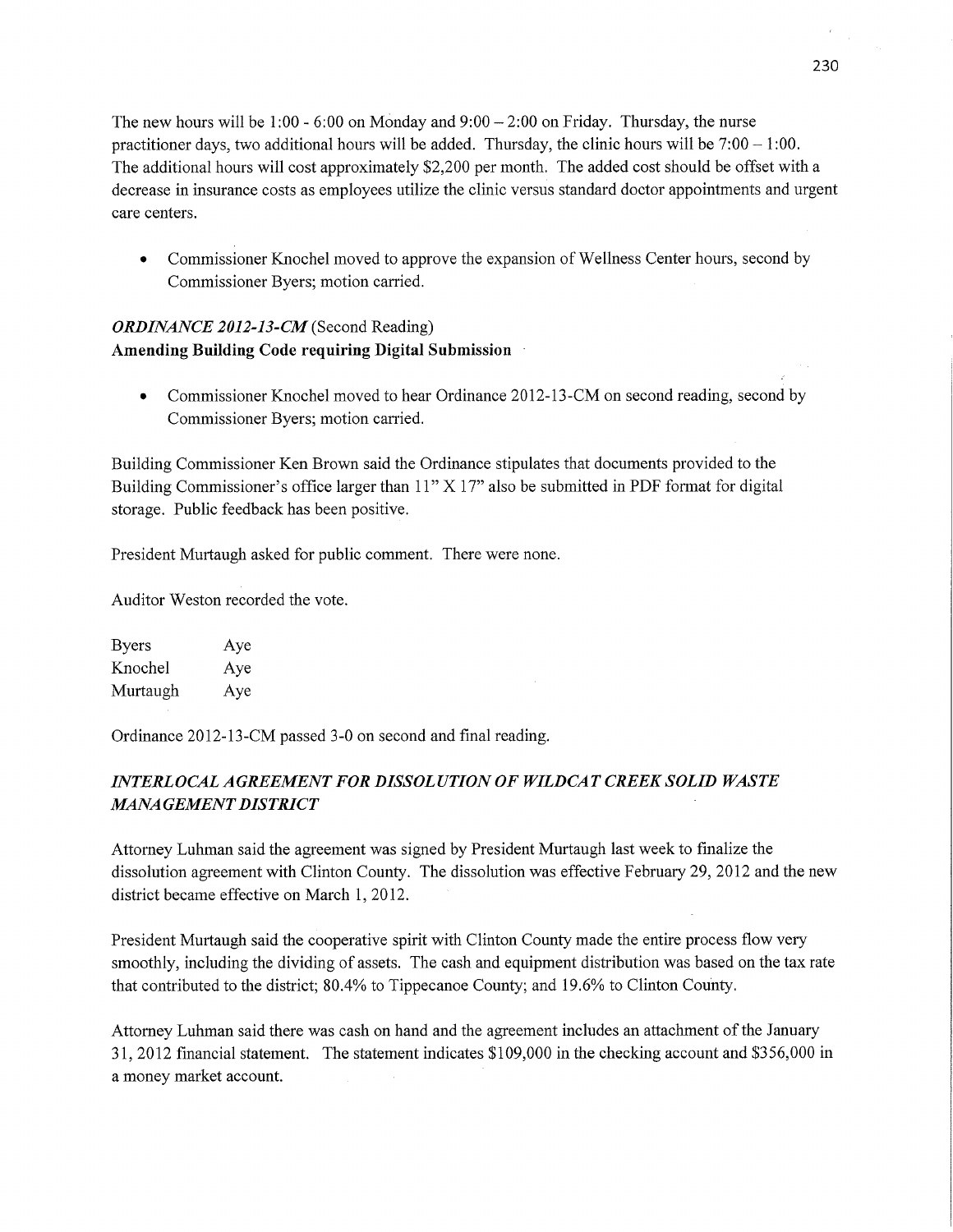Karen Griggs *—* 100 Thombush Drive, West Lafayette: Ms. Griggs said the Clinton County Board of Directors didn't have a copy of the attachments and dissolutions because the Clinton County Commissioner was not present at the Wildcat District Board meeting.

Commissioner Byers confirmed he emailed copies of everything to the Board of Directors last week.

**0** Commissioner Knochel moved to approve the Interlocal Agreement, second by Commissioner Byers; motion carried.

# *APPOINTMENT* T0 *WABASH RIVER HERITAGE CORRIDOR COMMISSION (State/DNR)*

**0** Commissioner Knochel moved to approve the appointment of Ray Schnepp as an alternate to the Wabash River Heritage Corridor Commission; second by Commissioner Byers; motion carried.

## *UNFINISHED/NEW BUSINESS*

MITS Executive Director Dave Sturgeon said the **MITS** Advisory Board restructured the ordinance and added an option allowing two members to be appointed by the County Commissioners. The members are not elected officials or County employees. The first person the MITS Board requests approval for is Steve Belter, the owner of Indiana Data Line. Mr. Belter has extensive technology knowledge and involvement with local infrastructure. He has signed a Conflict of Interest, which was submitted to the Clerk's office.

• Commissioner Knochel moved to approve the appointment of Steve Belter to the MITS Advisory Board, second by Commissioner Byers; motion carried.

## *REPORTS* ON *FILE*

The following reports are on file in the Commissioner's Office:

- **0** Building Commission
- **0** Central Mail and Duplicating
- **0** Wabash River Heritage Corridor Commission
- **0** Parks and Recreation Board
- **0** Clerk of Circuit Court
- **0** Treasurer *<sup>w</sup>*

## *PUBLIC COMMENT*

President Murtaugh reported on his recent trip to Washington DC. He met with all legislators, including Cohgressman Pence. The message from DC was "there is no money and nothing will be done until after the election". The transportation highway bill will be renewed for 18 months or two years. During the "lame duck" session, which is the time from the election through the end of the year, they will deal with Bush tax cuts, which will expire, and also mandatory cuts directed from the failed super committee.